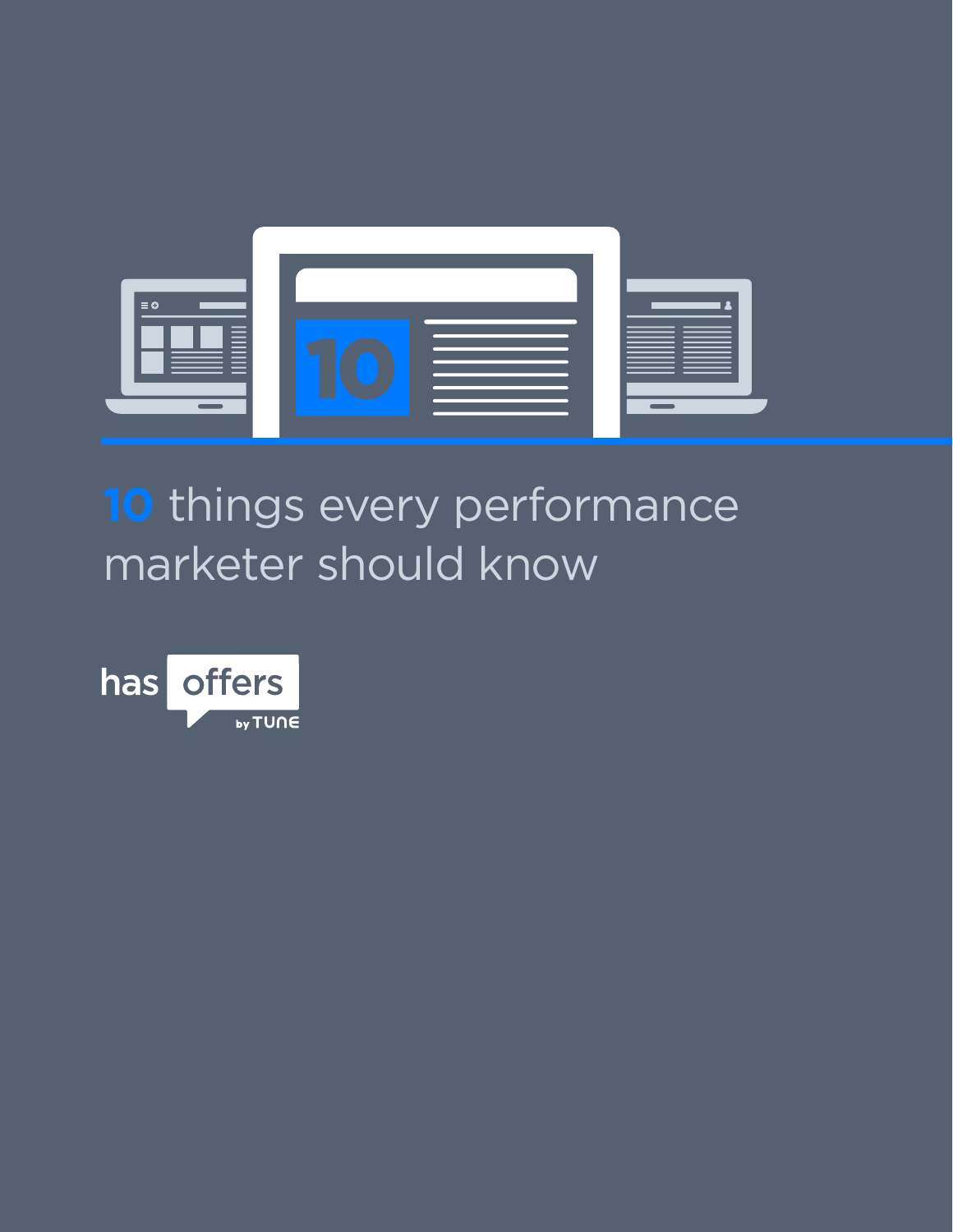#### **10** things every performance marketer should know

In the age of digital marketing, terms like attribution, mobile marketing, and ROI reign supreme. Businesses are constantly looking for new ways to get the most out of their advertising spend, and publishers are on the hunt for the best offers and highest payouts. No doubt—there's a lot to learn when it comes to success in the performance marketing industry. To bring you up to speed, here's a list of 10 things you need to know about the performance marketing industry.

# 01. 01. Attribution is key.

offers

has

An unbiased performance marketing platform will provide attribution analytics, allowing you to track which channels are most effective. According to Adam Riemer, online marketing expert, "Attribution is one of the most important things you can look at when evaluating the value of an affiliate, or your program. By setting up a cross channel attribution model and properly crediting the right channel, you can know where to spend your budget, which partners or channels are working to funnel sales and cost you more money, as well as which affiliate partners you should remove from your program."1

# 02. 02. Mobile marketing is the now and the future.

Mobile devices have become the new frontier for performace marketers. According to Internet Retailer, mobile has officially surpassed desktop as the primary outlet for eCommerce shopping, 55%

|  | (2.0, 0.0) |
|--|------------|
|  |            |

to 45%.2 If you aren't targeting your performance marketing campaigns towards mobile devices, now is the time to start! Performance marketing programs allow you to control the types of offers and payouts mobile devices receive to ensure the optimization of your campaigns.

#### 03. 03. Performance marketing is most successful when advertisers and publishers create and promote offers that they are passionate about.

You've worked hard to build your customer base, and the best way to reach them is through the distribution of relevant content. Work with advertisers and publishers within specific verticals to ensure you're reaching your target audience. If an advertiser's offer doesn't match their traffic sources, their users won't convert and neither the advertiser nor the publisher will make any money.

*Ten things every performance marketer should know | Page 1*

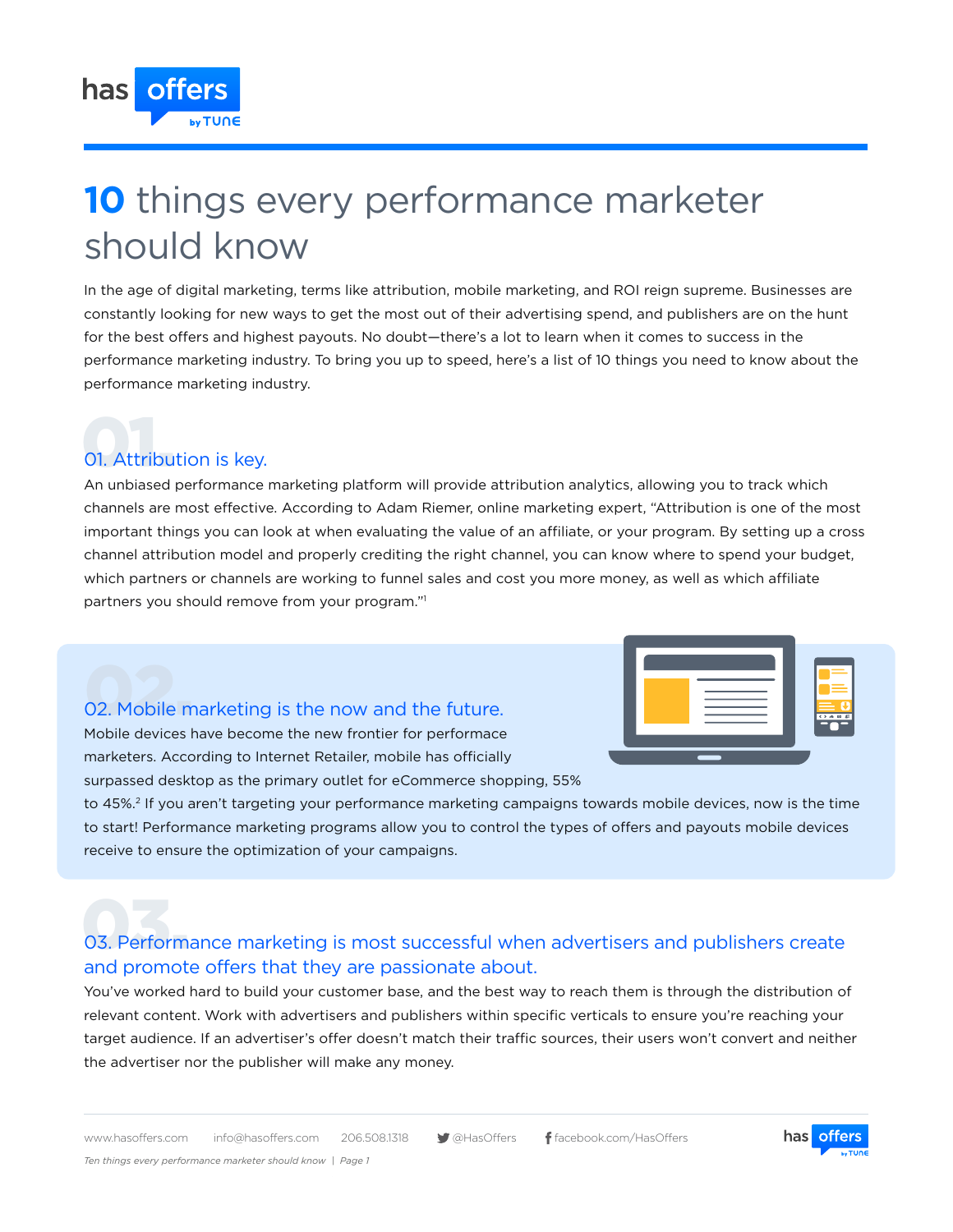

# 04. 04. A great landing page can be the difference between success and failure.

In the fast-paced world we live in, brands and advertisers have to capture their customers' attention almost instantly, and if they don't, chances are they've missed out on a sale. A big part of getting a customer's attention comes to creating an awesome landing page. The book "[Performance Marketing for Professionals"](http://www.amazon.com/Performance-Marketing-Professionals-Murray-Newlands-ebook/dp/B00ESPYEVO/ref=sr_1_3?s=books&ie=UTF8&qid=1408573920&sr=1-3) advises, "Remain focused on why visitors are coming to your page. Figure out how you can get them to the sale or lead page as efficiently and effectively as possible, while still keeping the promise from the original advertisement."<sup>1</sup>

# 05. 05. Always be testing!

If you ask any veteran performance marketer, they will tell you to constantly test different variables of your campaign. Be it subject lines, CTAs, images, offers, even background colors—different combinations will yield different results, and you should do your best to find the optimal combination! A robust tracking platform is the best way to understand which combinations of variables are the most successful.

# 06. 06. Email is a valuable marketing tool, but there's more!

When building your performance marketing program you should consider how email advertising, desktop and mobile display advertising, and social media promotions can all work together to drive conversions. Other tactics to consider include click-to-call, video monetization and native advertising, which can prove very profitable additions to any performance program. Explore your options!



# 07. 07. There isn't "one right way" to payout publishers.

There are five main types of payouts to publishers, finding the one that fits

your business model may take some testing and tweaking, but one of these five should get you there:

Cost per Conversion - The advertiser pays the publisher with a flat dollar amount for each conversion recorded. Cost per Sale - The advertiser awards a percentage of each sale to the publisher.

Cost per Conversion plus Cost per Sale - A hybrid of the two, where publishers receive a flat dollar amount plus a percentage of the total sale.

Cost per Click - For each click a publisher sends to the advertiser's offer, they are paid a flat amount.

Cost per Mille - Performance marketing programs pay affiliates for every thousand impressions that an offer receives.

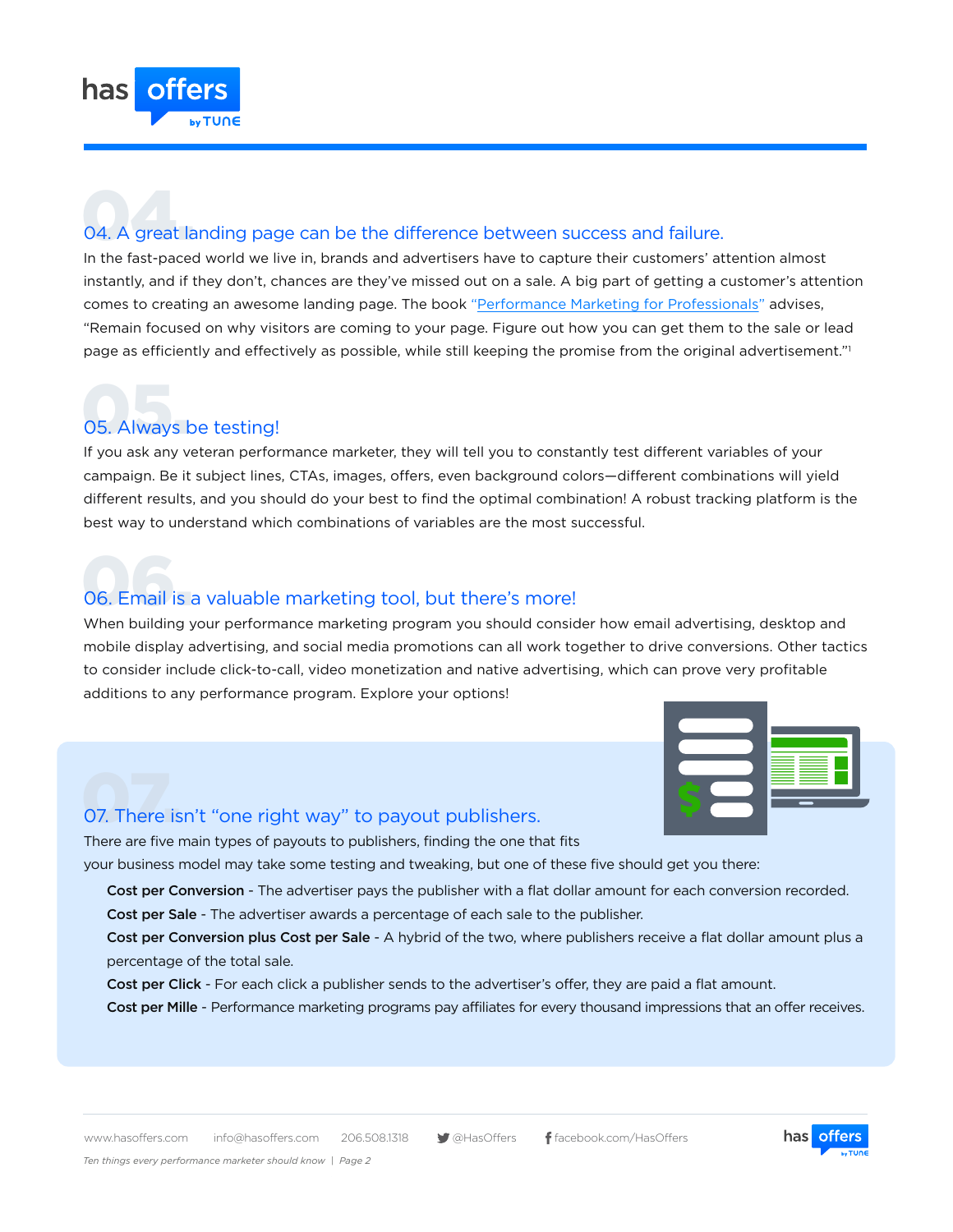

# 08. 08. Know your competition.

Competitive intelligence is the equivalent of internet spying, and if you aren't practicing it as a performance marketer, you're more than likely losing money. Knowing where and what types of ads your competitors are running will not only help you identify what works in the marketplace, but it will give you a leg up on them and help you maximize your revenue.

# 09. 09. Fraud is out there, but there are ways to mitigate it.

Affiliate fraud is a losing proposition for everyone involved. Affiliate networks lose because it's hard to retain advertisers when your program quality is suspect. Advertisers lose because fraudulent leads

 $=$   $\alpha$ 

fail to convert into paying customers. Honest affiliates lose because there's less money to go around for the legitimate conversions. Effiectively monitoring and detecting fraudulent activity isn't easy on your own, but that's where a reputable performance marketing platform can help.

# 10. 10. Lots of companies—large and small—run affiliate programs.

Amazon, eBay, and Walmart are just a few of the major companies who will pay you to promote their products; however, they're not the only ones. A lot of smaller businesses are also looking to the affiliate space to help spread their brand awareness, as well as their products and services. If you're concerned that you don't have the resources to launch your own program, don't be! All it takes is a little research and a reliable performance marketing software to help you manage your campaigns.

<sup>1</sup> [Performance Marketing for Professionals](http://www.amazon.com/Performance-Marketing-Professionals-Murray-Newlands-ebook/dp/B00ESPYEVO/ref=sr_1_3?s=books&ie=UTF8&qid=1408573920&sr=1-3)

2 [Internet Retailer](http://www.internetretailer.com/2013/10/01/its-official-mobile-devices-surpass-pcs-online-retail)

www.hasoffers.com info@hasoffers.com 206.508.1318 **@HasOffers facebook.com/HasOffers**